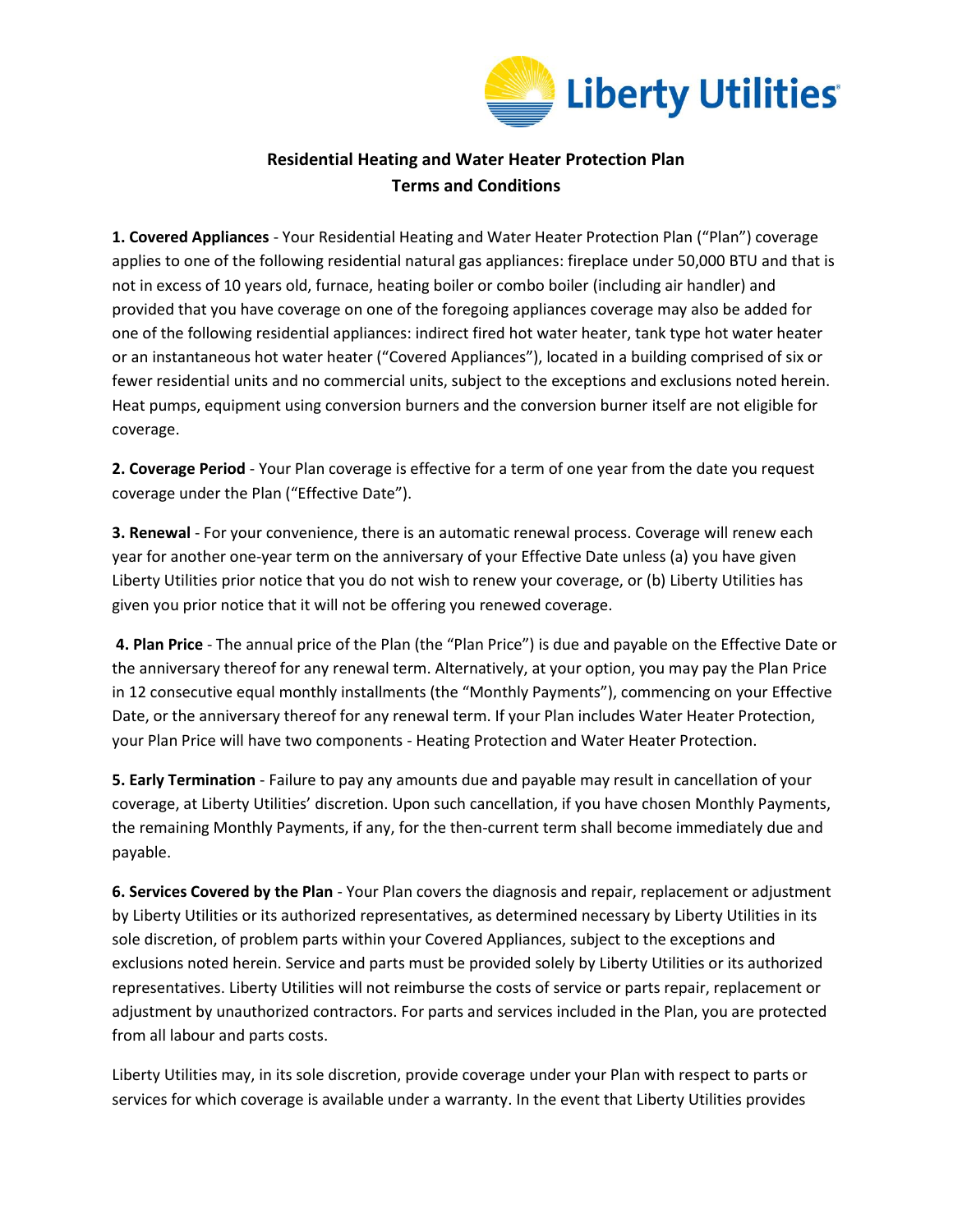

such coverage, you agree to grant in writing to Liberty Utilities the right to claim for reimbursement as against the provider of the warranty.

Your coverage also includes an annual check-up and cleaning of your Covered Appliances. This maintenance will be performed between February and August of your coverage year. Additional cleaning that is required due to insufficient maintenance prior to joining the Plan is excluded from coverage and will be charged to you at Liberty Utilities' standard labour rate.

Service in relation to a fireplace shall only be provided Monday to Friday during regular business hours from 8:00 a.m. to 5:00 p.m. excluding statutory holidays.

Flushing of the heat exchanger, where required, is excluded from the annual maintenance and may be purchased by you at an additional charge. Boiler system drainage and refill are also excluded from Plan coverage.

**7. Thermostat Failure** - If your thermostat fails, Liberty Utilities will provide a replacement with a make/model, of Liberty Utilities' choice, that enables like operation of your current dependent heating, ventilation and air conditioning equipment. Zone thermostats/controls and energy management controls are not covered by your Plan.

**8. Ancillary Equipment** - Your Plan does not cover ancillary equipment such as air conditioners, humidifiers and air cleaners, parts added on to your heating unit to accommodate such equipment, or repairs to the Covered Appliances made necessary as a result of faulty ancillary equipment. If you are enrolled in Liberty Utilities' Cooling Protection Plan, your air conditioner will be covered under the terms and conditions of that Plan.

**9. Unavailable Parts** - Liberty Utilities will attempt to obtain a replacement part or an appropriate substitute as quickly as reasonably possible, but limited availability of certain parts may result in delays from time to time. In the unusual event that a part is no longer available or Liberty Utilities cannot obtain it at a commercially reasonable cost, Liberty Utilities will not be liable for the related replacement. In any such case, you or Liberty Utilities may terminate your Plan coverage for the Covered Appliances involved. If there have been no services rendered by Liberty Utilities in the current coverage year, the annual price will be refunded in full upon termination pursuant to this section.

**10. Liability** - Losses, damages, claims, costs or expenses resulting from the failure of parts repaired, replaced or adjusted, or services performed under the Plan are not the responsibility of Liberty Utilities, unless such losses, damages, claims, costs or expenses result from the negligence of Liberty Utilities or its authorized representatives.

**11. Parts Covered by the Plan** - Subject to the exceptions and exclusions set out in these terms and conditions, your Plan provides coverage for all parts within the Covered Appliances casing and for the thermostat, with the following exceptions: heat exchanger, heating, heating sections (boiler), liner, vessel, firebox/combustion chamber, furnace filters, low and high water cut-off valves, and parts added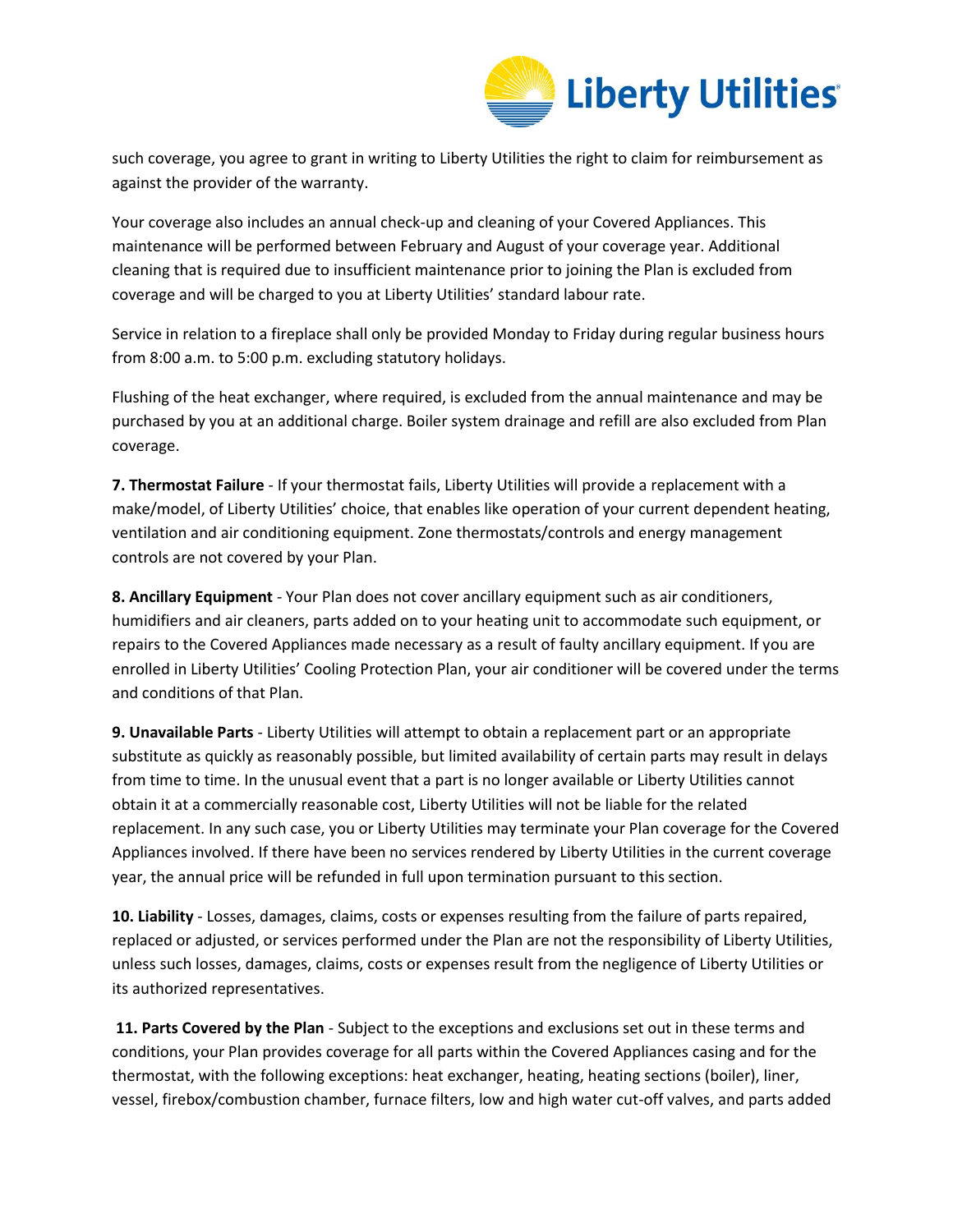

on to accommodate ancillary equipment such as air conditioners and humidifiers. The following fireplace parts are not eligible for coverage under this Plan: glass, logs, specifically recommended embers by the manufacturer, trim, remote and mantle. Replacement of the complete heating unit is not covered under your Plan.

For your reference, the following is a complete list of the parts (only those contained in the Covered Appliances are applicable to your Plan) included in your Plan:

- Aquastat Controls
- Automatic Vent Damper/Motor
- Blower/Blower Components
- Collector Box
- Cycle Timer
- Flow Switch
- Furnace Low Voltage Circuit Fuse
- Gas Appliance Regulator
- Gas Burner and Orifices
- Gas Control Valve
- Pilot Tubing
- Pressure Relief Valve
- Pressure Switch
- Primary Circulator/Pump
- Pulley and Belt
- Dip Tube
- Door Switch
- Electric Ignition System
- Fan Control
- Fan Motor
- Flamable Vapour Switch
- Flame Sensor
- Flame Spreader
- Heating Circuit Transformer
- Ignition Runner Bar
- Internal Controller
- Internal Relay
- Internal Wiring
- Limit Controls
- Pilot Burner
- Roll Out Switch
- Standard Embers
- Summer/Winter Switch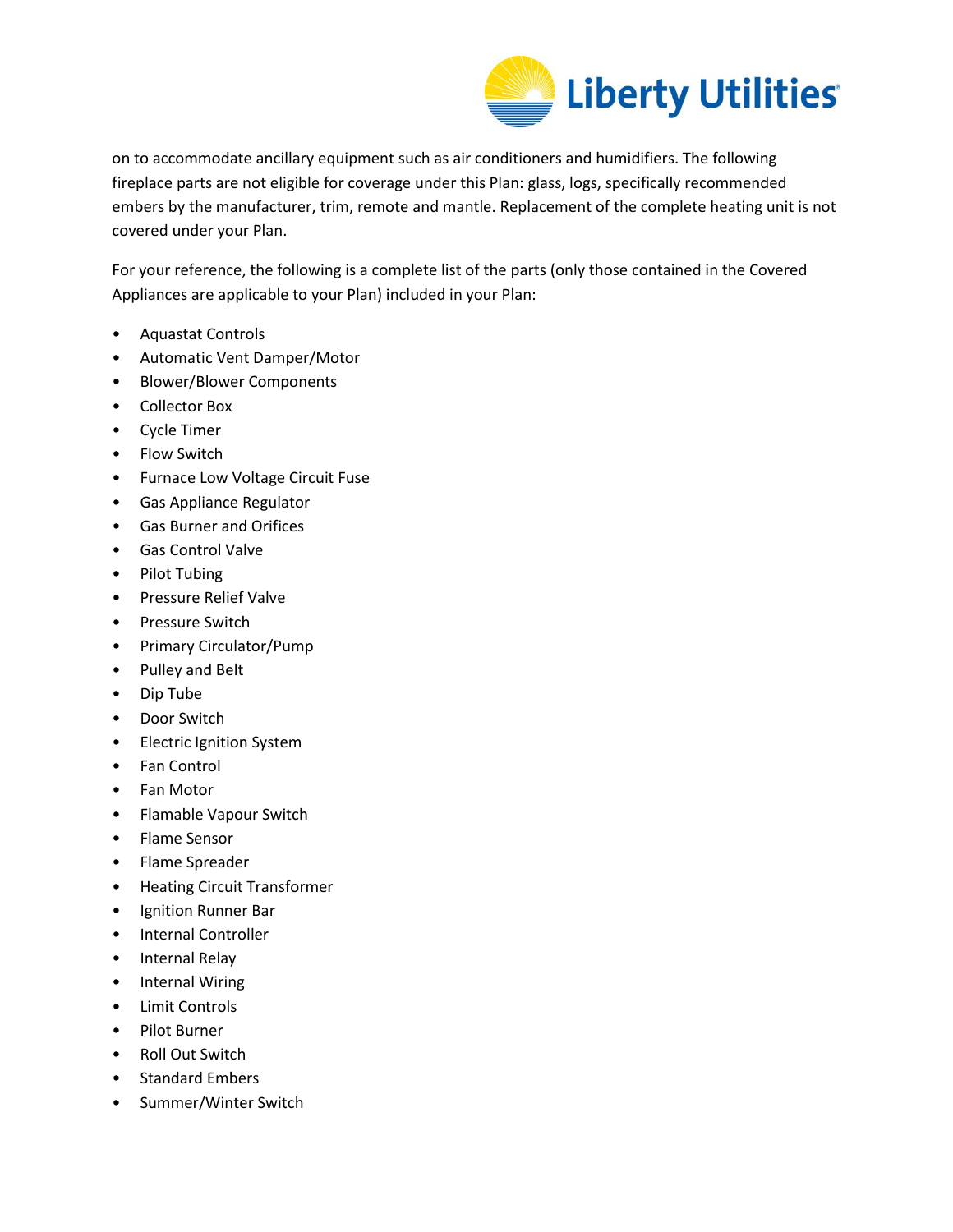

- Temperature and Pressure Valve
- Thermocouple/Generator
- Thermostat
- Vent System Pressure Switch/Tubing
- Ventor Motor Assembly

## **12. Generally Excluded Costs**

For the purposes of these Generally Excluded Costs, "Breakdown" means partial or complete failure or diminished performance, capacity or efficiency of the Covered Appliances.

- **Incidental or Consequential Damage:** This Plan does not extend to damages for personal injury, property damage, pecuniary loss, or consequential or incidental damages resulting from any action of the manufacturer, Liberty Utilities or its authorized representatives.
- **Alterations:** Breakdowns arising from alterations, modifications, tampering or repairs by persons other than Liberty Utilities representatives, abuse, negligence or misuse of Covered Appliances are excluded from coverage.
- **Intended Purpose:** Breakdown of Covered Appliances that is not used for its intended purpose is excluded from coverage.
- **Appearance** features, including but not limited to, esthetics, paint and cabinet parts, knobs and buttons are excluded from coverage.
- **Extrinsic Damage:** Breakdowns consequential to, or otherwise caused by, rust, power interruptions, environmental conditions outside the manufacturer's specifications, oxidation, corrosion, water, freezing, fire, flood or other natural occurrences are excluded from coverage.
- **Breakdowns** due to overrated capacities, insufficient water or poor water conditions are excluded from coverage.
- **Consumable products** including, but not limited to, nitrogen, torch, solder, carbon dioxide, process fluids, lubricants, glycol, additives and batteries are excluded from coverage.
- **Wiring and electrical** components including, but not limited to, low or high voltage wiring external of the Covered Appliances (e.g. humidifier, thermostat, condensor or other controls mounted external of the Covered Appliances), fuses, breakers (unless included as part of the Covered Appliances by the manufacturer) are excluded from coverage.
- **Miscellaneous** items including, but not limited to, registers, grills, key valves, duct work, routine maintenance, plumbing, and venting are excluded from coverage.
- **Accessories and Add-Ons** including, but not limited to, hard start capacitors, motor controllers, isolation relays, time delays, zone valves, and secondary circulator pump(s) are excluded from coverage.
- **Repair or Replacement** necessary because of accidental or deliberate damage, damage caused by animals, theft, acts of war or other insurable risks is excluded from coverage.
- **Water damage is excluded from coverage.**